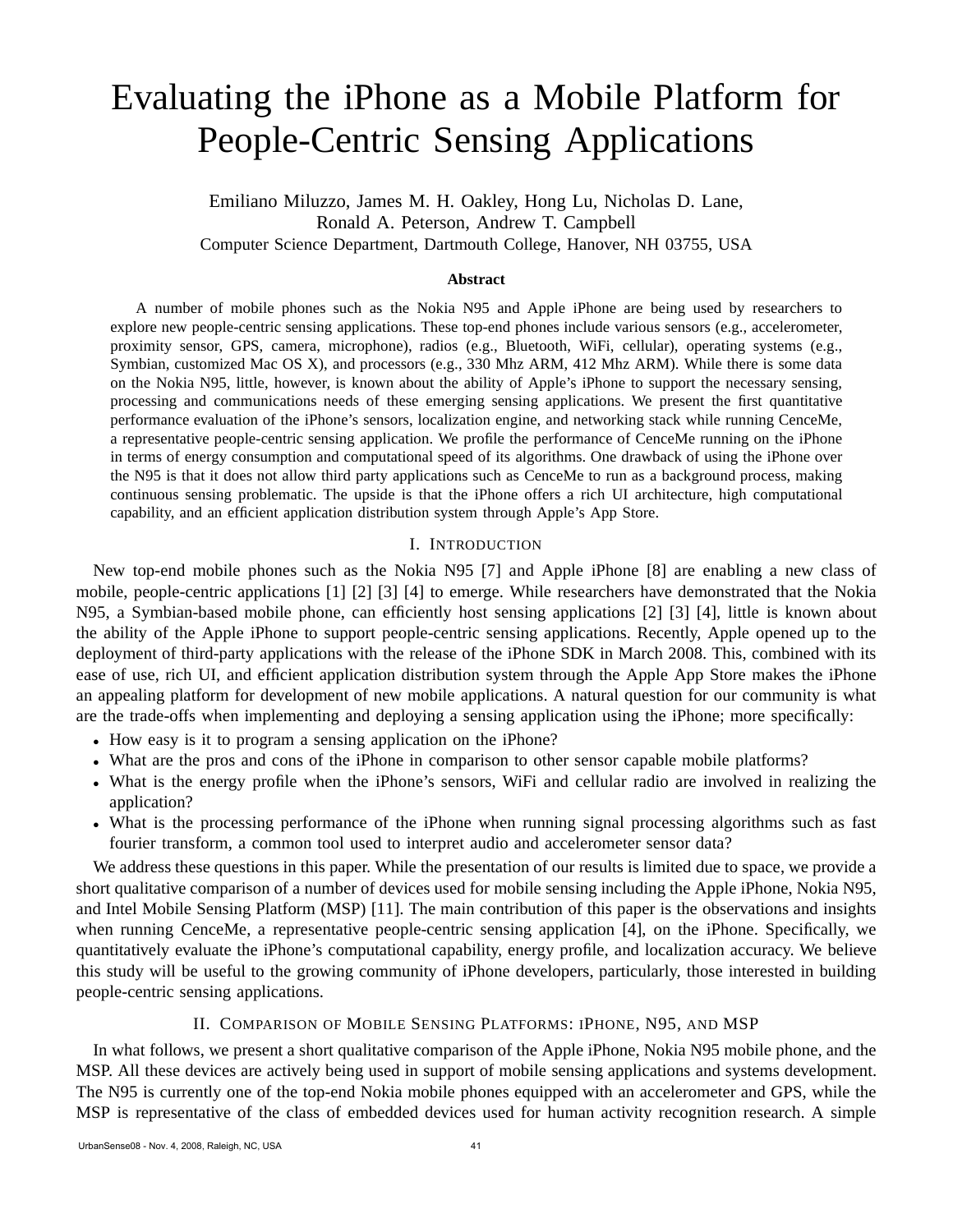|                | iPhone                 | Nokia N95                  | Intel MSP 430                                                    |  |
|----------------|------------------------|----------------------------|------------------------------------------------------------------|--|
| Processor      | 412 MHz ARM            | 330 MHz ARM                | 416 MHz Xscale                                                   |  |
| RAM            | up to $70 \text{ MB}$  | up to $128$ MB             | 256 KB                                                           |  |
| <b>ROM</b>     | 20 MB                  | up to $160$ MB             | 32. MB                                                           |  |
| <b>Storage</b> | up to $8GB/16GB$       | min-SD card (up to $8$ GB) | mini-SD card (up to $8$ GB)                                      |  |
| <b>Sensors</b> | 3-axis accel, mic, GPS | 3-axis accel, mic, GPS     | 3-axis accel, mic, light, barometer, temp, IR, humidity, compass |  |
| Radio          | WiFi                   | WiFi, Bluetooth            | Bluetooth, Zigbee                                                |  |

TABLE I: Platform comparison for the Apple iPhone, Nokia N95, and Intel MSP

comparison of some of the technical details of the three devices is reported in Table I. As shown in Table I, all three platforms present similar computational capabilities given similar processors, and large storage and ROM size. The RAM on the MSP is much smaller than on the iPhone and N95, which first and foremost are designed as mobile phones, hence the need to handle multiple processes at the same time including graphics computation. The MSP's short-range radio technology is flexible allowing the implementation of advanced pairing algorithms between nodes while the use of the iPhone and N95's short-range radio is limited to simple neighbor interactions. The main difference between the three devices is represented by the sensing capability; specifically, the MSP outshines both the iPhone and the N95 in terms of the number of available sensors. This is not surprising given that the MSP is an embedded purpose-built platform for activity recognition. However, even with a reduced set of on board sensors, the iPhone and N95 are powerful devices and capable of inferring human activites - for example, we have implemented the full featured CenceMe application on the N95 [4] as well as a version on the iPhone [10]. Providing mobile phones with more sensing capabilities (e.g., gyroscope) would greatly enhance the humans presence classification accuracy given the broader input to the classifiers feature vectors.

#### III. PROGRAMMABILITY CHARACTERISTICS OF THE IPHONE

In what follows, we analyze the programmability characteristics of the iPhone. Any third-party application is handled by the iPhone OS using a sandboxing model which does not allow the application to access some of the iPhone functionalities (such as WiFi APIs or iTunes) for security reasons. A simplified version of a SQL database, namely *sqlite* [14], designed to run on resource constrained environments, is also supported as a means to ease application on-the-phone storage.

By following a systematic approach, we intend to answer the following question: what are the positive and negative aspects of the iPhone as a programmable platform? Although the iPhone presents a rich set of features making it potentially a good platform for the development of sensing applications, the iPhone SDK also provides some barriers in its current stage of development (i.e., iPhone SDK for iPhone OS 2.2). In what follow, we briefly discuss the pros and cons of the current iPhone development environment.

# **Advantages:**

*- Programming Language*. The iPhone is programmed in Objective-C [12]. Objective-C is a superset of the C language, with some object oriented programming features. The advantage of Objective-C over other languages such as Symbian C++ adopted by Nokia, is that it is a quite simple language to learn and use. The iPhone APIs and emulator (which runs on desktop/laptop machines) make programmability, UI design, and code debugging an efficient process for developers.

*- APIs*. The APIs are well designed and documented, abstracting the developer from low level components. For example, the location engine API returns data transparently to the user regardless of whether the location coordinates come from WiFi, cellular triangulation, GPS, or a combination of sources. In addition, the accelerometer and microphone APIs are cleanly designed and make accessing these devices simple and strightforward to use.

*- Indoor Localization*. By using WiFi [6] and cellular triangulation to determine the location, the iPhone localization for indoor spaces is quite accurate, as discussed in Section IV. This is an important feature, for example, for mobile social networking applications considering that people spend a large amount of time indoors.

*- User Interface*. The iPhone experience is greatly enhanced by the Cocoa-Touch layer architecture [9] that provides for a good user experience. Combined with a powerful graphics framework, this makes the iPhone UI one of the best presentation layers of any mobile devices.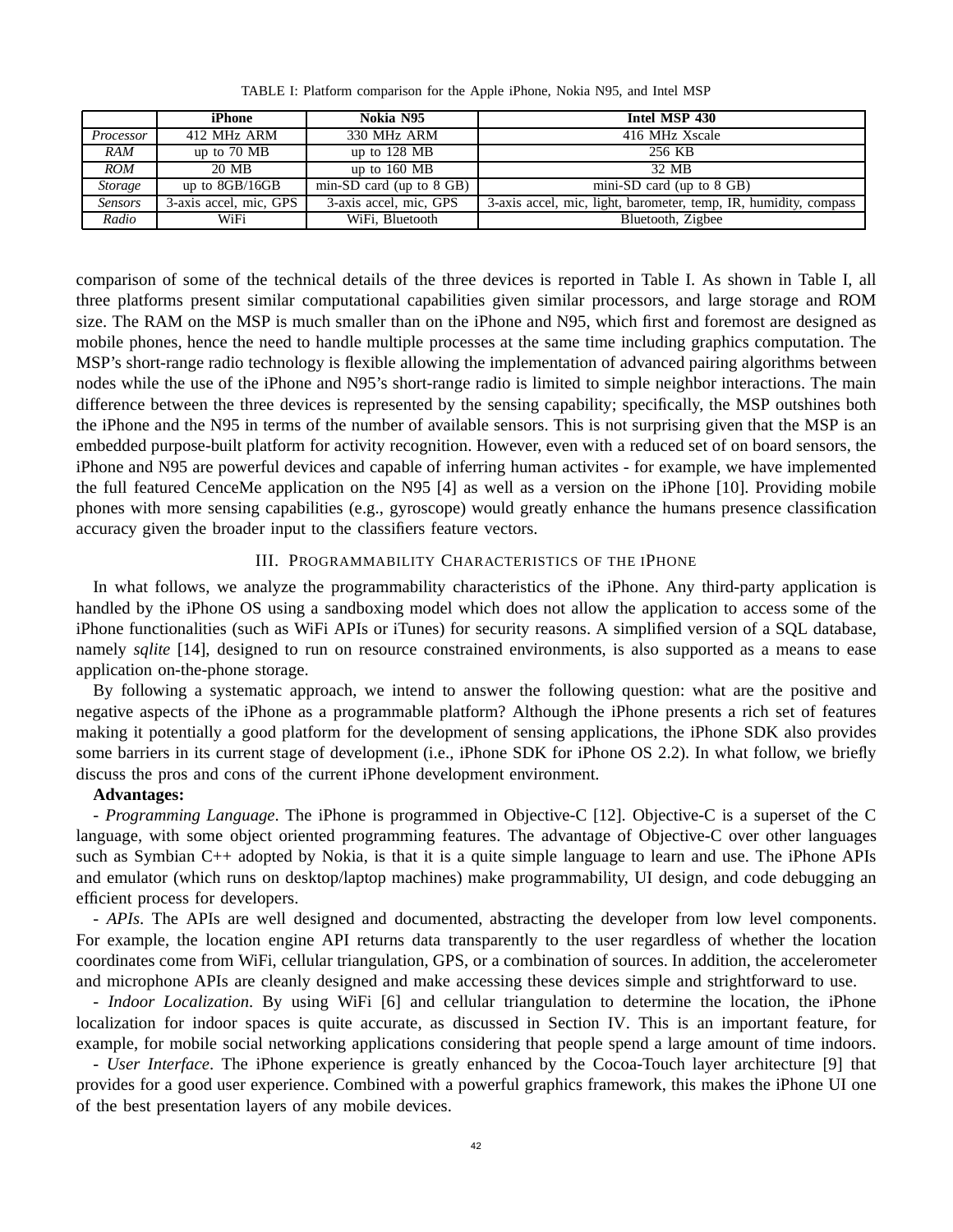*- Application Distribution*. Apple provides an efficient way to distribute third-party applications to the public through the App Store [13]. Once an application is tested and approved by Apple, the application is posted on the App Store. After that the application can be downloaded and automatically installed on any iPhone.

# **Disadvantages:**

*- Lack of Background Mode*. The main drawback of the iPhone is the lack of background mode to run third-party applications. This is enforced by Apple for security reasons. This means that anytime the phone goes into sleep mode or the user launches another application, the currently running third-party application is terminated. As a result of this design decision, sensing applications cannot provide continuous sensor data feeds. Therefore, applications can only generate intermittent data streams. This limits the effectiveness of continuous sensing application such as CenceMe. Apple's response to the lack of background capability is the *Push Notification Service* coming in the next releases of the SDK. With the push notification service, probes can be sent by the Apple backend servers, which, in turn, serve as relays for push messages sent by a sender host to a receiver iPhone. As the receiver iPhone is woken up by the probe the user is asked by the iPhone OS whether to let the application run in response to the probe message or not. It is worth noting that the Nokia N95 and Intel MSP support background mode and therefore support the implementation of continuous sensing applications.

*- Short-Range Radio API Limited Capability*. Currently, it is not possible to access directly the Bluetooth or WiFi radio stack APIs on the iPhone. The only way to exchange information between neighboring iPhones is by using the iPhone networking stack via the Bonjour service through WiFi. The short-range interactions of devices via this networking capability is therefore very limited and does not allow developers to build sophisticated pairing protocols.

# IV. PERFORMANCE EVALUATION

In this section, we report some initial results from a number of experiments aimed at evaluating the iPhone computational capability, battery duration, and localization accuracy by using the original iPhone model (without GPS) and the new iPhone 3G (with GPS) running, respectively, iPhone OS 2.0 and 2.1.

**Computational Capability.** In order to evaluate the processing power of the iPhone we run a fast fourier transform (FFT) algorithm, which is part of the CenceMe software suite, and measure the iPhone computation time. The FFT computation evaluation is performed during normal CenceMe usage process [10]. The FFT implemented as part of the CenceMe application is the Kiss FFT [15], a well known open source high performance FFT library. We choose the FFT as a means to evaluate the iPhone under high computational load because the FFT is a common tool used in inference techniques applied to sensor data such as accelerometer and audio data streams. As shown in Figure 1, the iPhone computation time up to 4096 FFT points is below 60 msec even for a large number (i.e., 60000) of sampled events in time. Many sensor data analysis algorithms make use of 512 - 2048 FFT points calculation, which means that they could efficiently leverage the iPhone's computational power. Large data bins in time, up to 60000 samples in our experiment, could also be quite efficiently handled by the FFT on the iPhone in at most 200 msec.

**Battery Lifetime.** We perform some experiments to quantify the battery drain of the iPhone when running CenceMe compared to the baseline power usage without CenceMe. We set the screen saver to off so that the phone never goes into standby mode. The battery duration for different data upload rates when CenceMe is running is compared to the duration when CenceMe is not running, as shown in Figure  $2(a)$ . With the phone's standby mode off and running CenceMe continuously, the battery lifetime spans between 4 hours and 37 min to 7 hours according to the upload rate. We then turn the screen saver back on and set it to 5 minutes and run CenceMe with the following cycle: run for 5 minutes, let the screen saver go off, leave the screen saver up for 5 minutes, wake the phone up for 5 minutes, and so on, until the battery discharges completely. In this way, for the same upload rates, we obtain a phone usage time (meaning time available to operate CenceMe) between 4 hours 50 min and 5 hours 20 min. (Note, the battery maximum usage is between 10-11 hours). This battery duration is similar to the duration obtained with iPhone usage patterns comparable to the one of our experiment when running different applications than CenceMe. This is because the prevalent battery drain is due to the iPhone LCD screen rather than the networking activity for data transmission/reception operated by CenceMe.

**Localization Accuracy.** To evaluate the localization accuracy of both the old model iPhone (without GPS) and the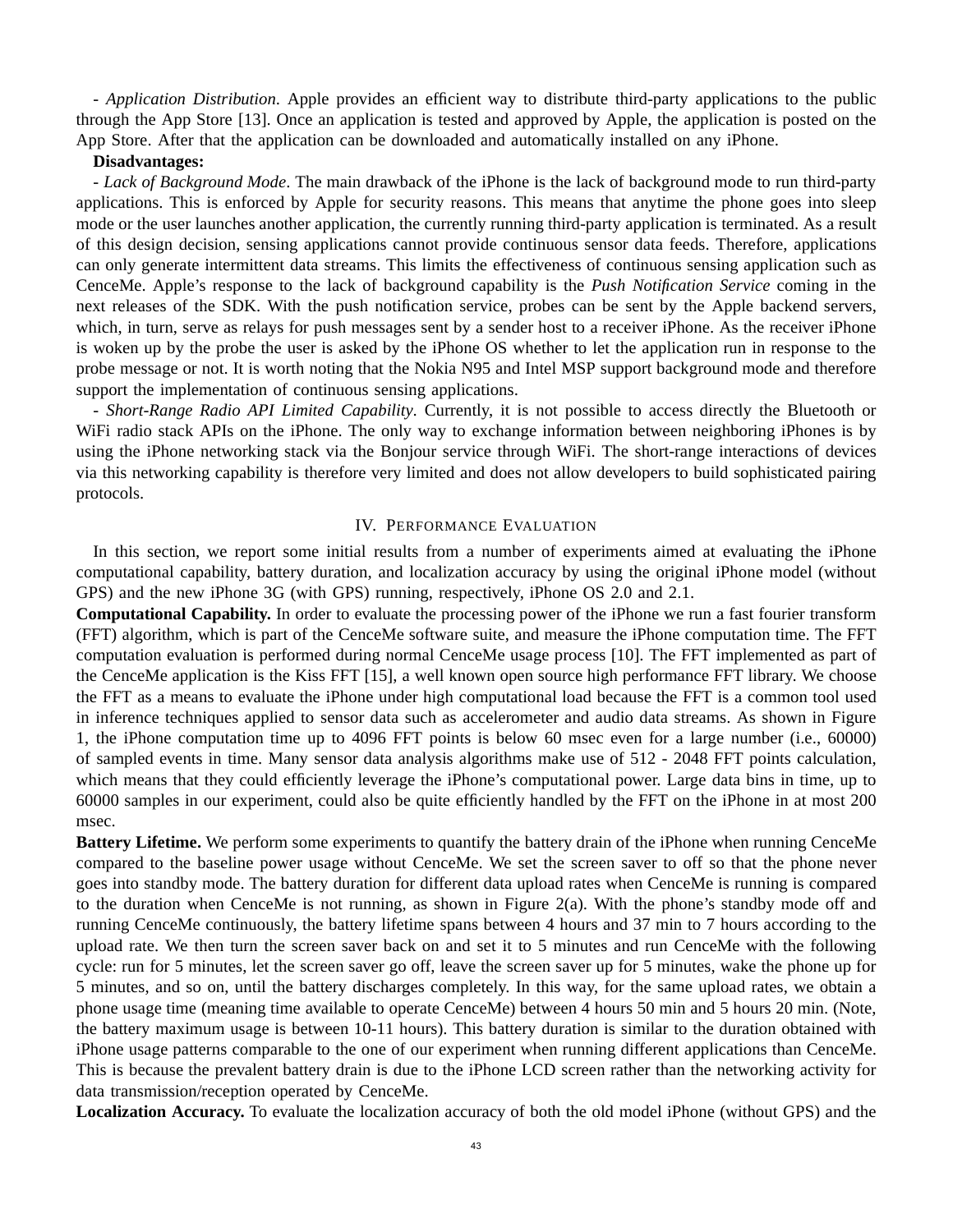

Fig. 1: FFT computation time as a function of (a) the number of samples in time while varying the FFT bin size (as shown in the legend) and (b) the FFT bin size while varying the number of samples in time (as shown in the legend).

TABLE II: Localization accuracy for different places in the Dartmouth Campus - Legend: **C.S.** = Cellular Signal; **A** = Old iPhone localization accuracy (m);  $\mathbf{B} = i$ Phone 3G localization accuracy (m);  $\mathbf{C} =$  Garmin GPS accuracy (m);  $\mathbf{D} = O$ ld iPhone-Garmin GPS localization difference (m); **E** = iPhone 3G-Garmin GPS localization difference (m)

|                | Location                     | <b>WiFi</b> | C.S.     | A   | В  | C   | D   | Е      |
|----------------|------------------------------|-------------|----------|-----|----|-----|-----|--------|
|                | Computer Science Bld indoor  | good        | good     | 83  | 22 | N/A | N/A | N/A    |
| $\overline{2}$ | Computer Science Bld outdoor | good        | good     | 44  | 17 | 14  | 29  | 36     |
| 3              | Library outdoor              | good        | good     | 17  | 9  | 8   | 0   |        |
| $\overline{4}$ | Library indoor               | good        | mediocre | 13  | 5  | N/A | N/A | N/A    |
| 5              | Golf course                  | none        | good     | 759 | 17 |     | 45  |        |
| 6              | <b>Engineering Bld</b>       | weak        | weak     | 95  | 17 | 5   | 14  | $_{0}$ |
| $\mathbf{r}$   | Main St.                     | none        | weak     | 179 | 47 | 11  | 5   |        |
| 8              | The Green                    | none        | good     | 323 | 47 |     | 24  | 2      |

iPhone 3G (with GPS) we carry out the following experiment: we walk in the Dartmouth College campus with both the iPhone models and a Garmin eTrex GPS device. We record the geographical coordinates from the Garmin and the iPhone devices at eight different locations. Eight clusters are shown on the maps in Figure 2(b) and Figure 2(c), each cluster indicating the location manually tagged by the person carrying the devices, the location reported by the Garmin, and the location indicated by the old model and 3G iPhones. The old model iPhone's localization engine uses WiFi [6] and cellular triangulation. Therefore, when WiFi and/or the cellular coverage is poor the resulting localization accuracy is low. This can be seen for locations associated with clusters 5 and 8 where there is poor WiFi and/or cellular coverage. In case of clusters 1 and 4, which are indoor locations where GPS performs poorly, the iPhone localization is more accurate given the high quality of the WiFi and cellular signal. The old iPhone model estimates an accuracy between 13 and 759 meters, as shown in column A of Table II. Dartmouth College is located in the small college town of Hanover, NH, and subquently not served by many cell towers. Clearly, the availability of more cell towers would allow the iPhone's localization triangulation algorithm to be more accurate. The actual distance difference between the old iPhone and Garmin GPS reported locations, as shown in column D of Table II, is 45 m at most, indicating that the iPhone localization algorithm uses a conservative approach to estimate its accuracy. The GPS boosts the localization accuracy of the iPhone 3G, being particularly effective where there is a lack of WiFi coverage or when the cellular signal is poor. This can be seen from columns B and E of Table II where, respectively, the error estimated by the iPhone 3G and the localization difference between the iPhone 3G and Garmin GPS are reported. It is evident how the iPhone 3G-Garmin GPS localization difference is smaller than when using the old iPhone model.

#### V. RELATED WORK

There is a growing body of work on the evaluation of sensing platforms for embedded sensing systems. For example [16] discusses the technical details and performance evaluation of the Telos motes, a widely used sensing platform in wireless sensor networks research. With the increasing interest in people-centric sensing applications, where sensing devices are carried by individuals, new sensing platforms are being developed, evaluated, and reported